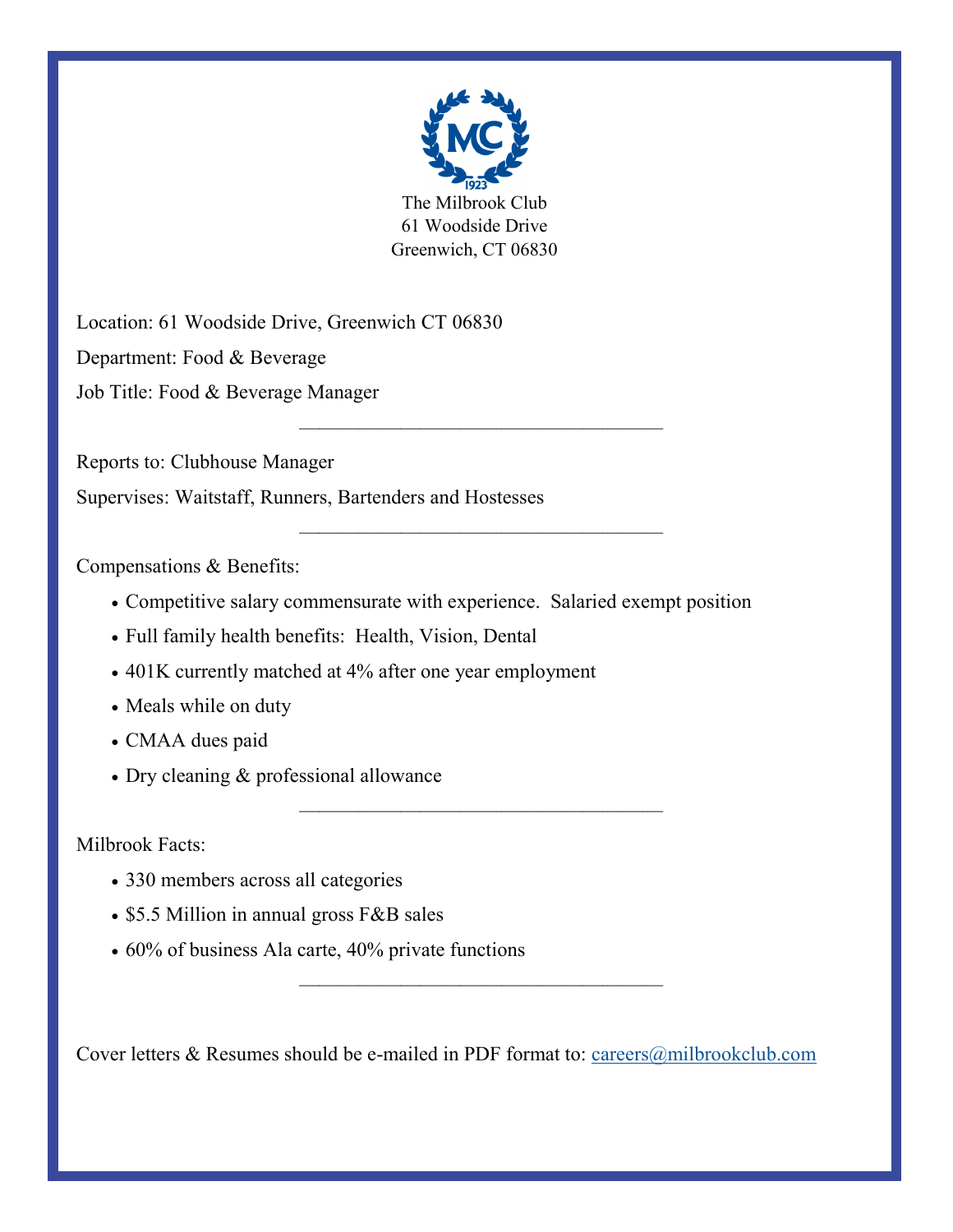

# **The Club:**

The Milbrook Club is a member owned private club located in Greenwich, Connecticut. The club is located within the gated community know as Milbrook and sits on 70+ acres. The club's amenities include golf, tennis, aquatics, paddle tennis and pickleball. The food and beverage options range from formal private fine dining to casual poolside services. Throughout the year the club hosts standard ala carte service, buffets, themed holiday celebrations and various private events. The main clubhouse underwent a multi million dollar renovation in 2018 with the golf course receiving numerous updates through the last few year. Additional additions and club enhancements are scheduled over the next few years.

### **The Opportunity:**

The F&B Manager is the face of the operation and is responsible for ensuring smooth and efficient operations during service. This position is forward facing with frequent member interactions. Milbrook's next F&B manager will be part of the executive team, present at all manager meetings and a vital to planning and troubleshooting. The successful candidate should expect to work closely with all departments and department heads. We hope that our next F&B manager will be a team player who enjoys spending professional time with their colleagues.

Milbrook is an excellent place to work. We have always viewed our staff as a team and family. Numerous people have held positions at the club for 10+ and even 20+ years. Our membership values the relationships they create with us and in turn, we get to know our clients on a personal level.



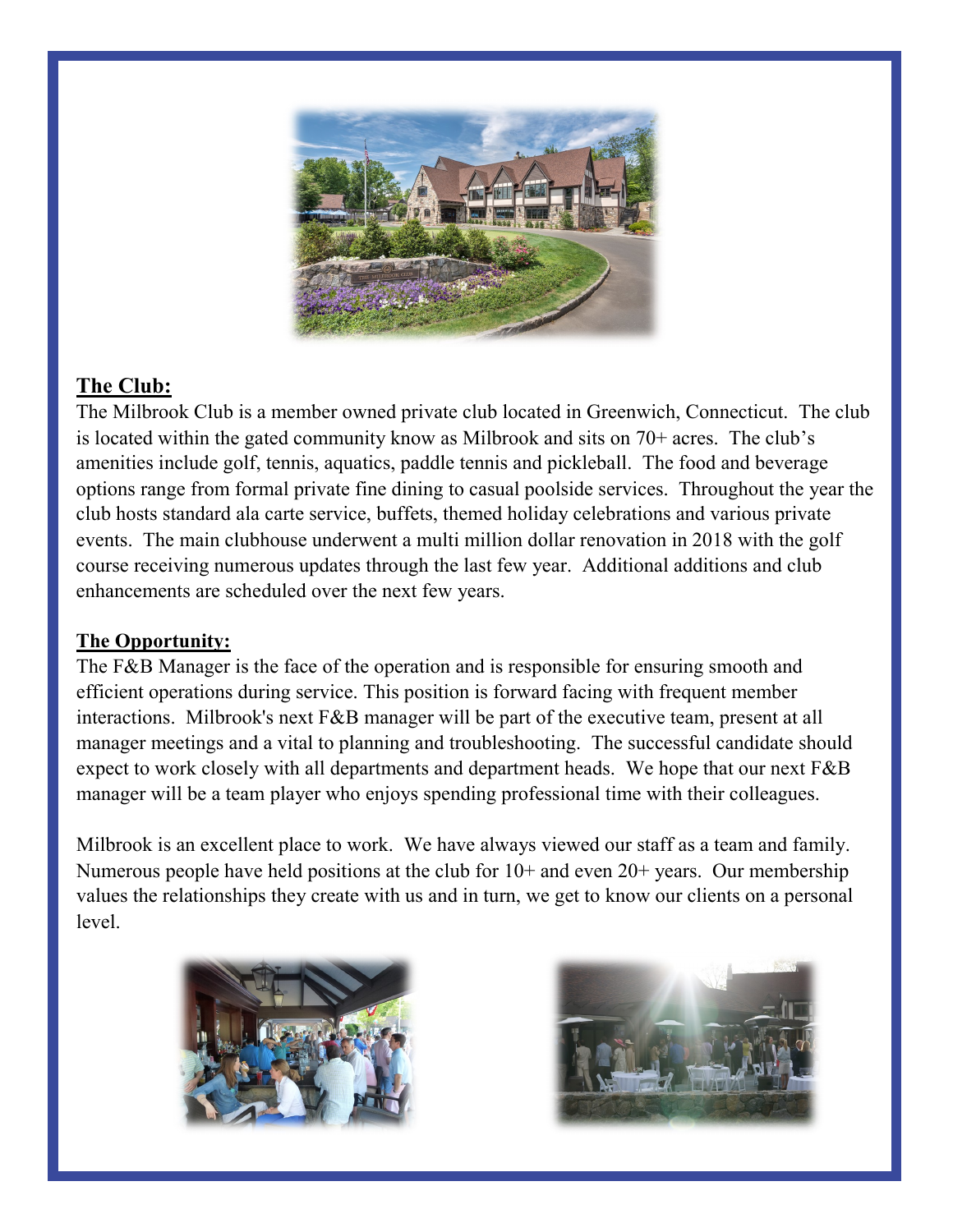

## **Job Details**

The F&B Manager is responsible for assisting the Clubhouse Manager in enhancing the overall Food and Beverage operation. The candidate should be professional, highly motivated, and have an exceptional eye for detail. "Hands-on" management is necessary for this role to ensure a high level of service to the members and their guests. The ability to embrace the need to be visible and interactive with members and staff. He or she will ensure the proper staff training and standard operating procedures per the Milbrook requirements. When the Clubhouse Manager is not present, the F&B Manager is the acting manager on duty and assumes the day-to-day responsibilities.

### **Duties and Responsibilities**

- Supervises ensuring proper service; order taking, table bussing, food running
- Inspects dining room employees to ensure they are in proper and clean uniforms
- Assists in hiring and training staff
- Supervises all dining room staff
- Verifies that all side work is accomplished: work areas are clean, storage areas are organized
- Relays information and policy changes to direct reports
- Assures dining room set-up is completed to standards
- Suggests improvements in dining room procedures and layouts
- Ensures the dining room is secure at end of the day
- Keeps an inventory of dining room items, including silverware, salt and pepper shakers etc.
- Assist with schedules
- Serves as a liaison between the dining room and kitchen
- Helps with the execution of club events
- Assists with running the snack bar
- Has the ability to run private events
- Knowledge of Club Essentials inventory and point of sale system is a plus
- Orders linen and specialty items as needed for events
- Assists the Club House Manager with administrative duties as needed
- Assist with the cleanness of the Clubhouse

### **Incidental Duties**

The above list of essential job functions describing the general nature and level of work being performed in this role. It is not intended to be an exhaustive list of all duties, and indeed additional responsibilities may be assigned, as required.